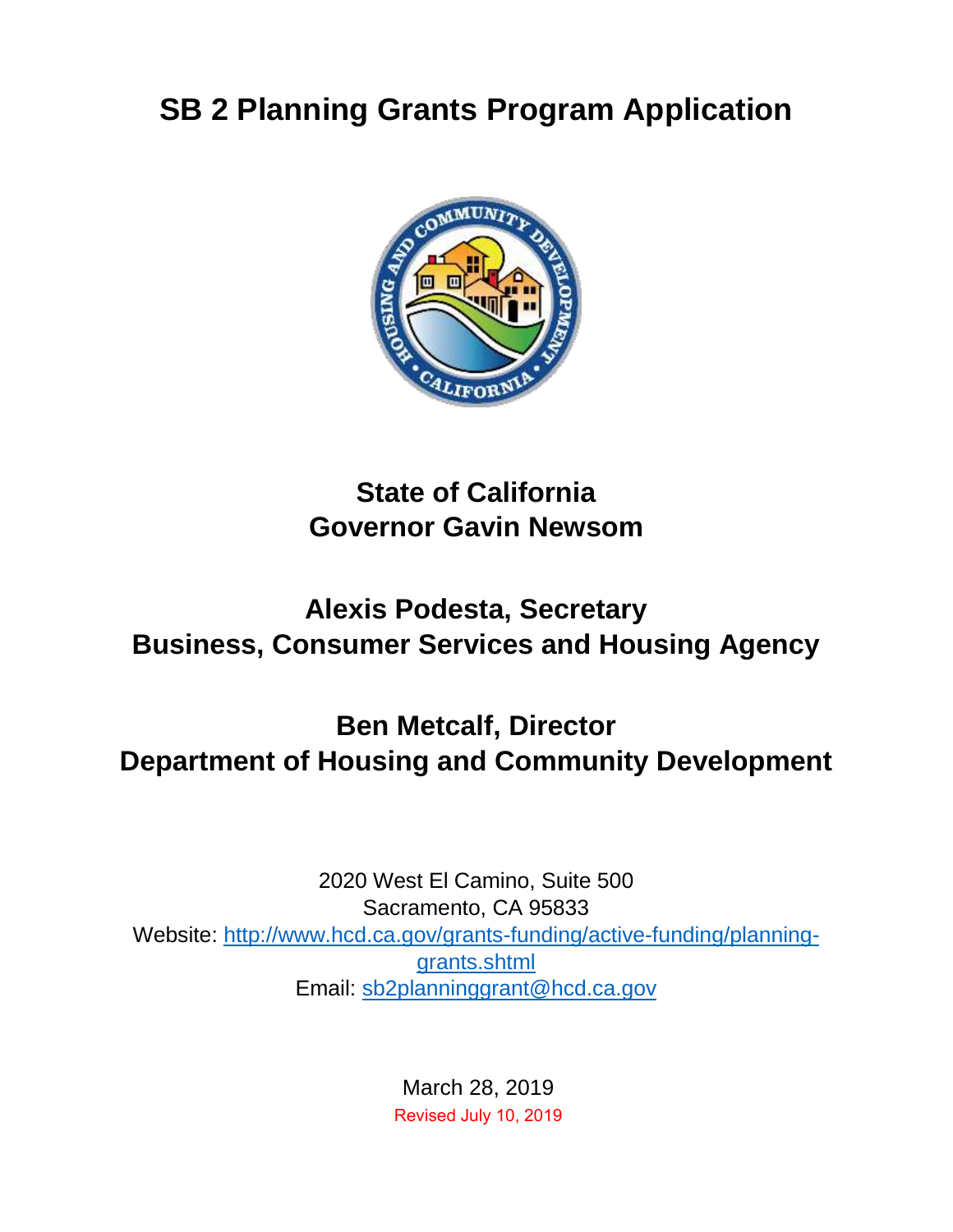#### **SB 2 Planning Grants Application**

#### **Planning Grants Program Application Packaging Instructions**

The applicant is applying to the Department of Housing and Community Development (Department) for a grant authorized underneath the Planning Grants Program (PGP) provisions of SB 2 (Chapter 364, Statutes of 2017). The PGP program is intended for the preparation, adoption, and implementation of plans that streamline housing approvals and accelerate housing production. Please refer to the SB 2 Planning Grants Program Guidelines and Notice of Funding Availability (NOFA) for detailed information on eligible activities, applicants, and awards. If you have questions regarding this application or the PGP, email sb2planninggrant@hcd.ca.gov.

If approved for funding, this grant application will be a part of your Standard Agreement with the Department. In order to be considered for funding, all sections of this application, including attachments and exhibits if required, must be complete and accurate.

Pursuant to Section X of the NOFA, all applicants must submit a complete, signed, original application package and an electronic copy on CD or USB flash drive containing the following documentation, in the order listed below, to the Department by the specified due date in the Notice of Funding Availability (NOFA) in order to be considered for award:

- 1) A complete, signed, original application (the Department will only accept this **fillable pdf** as the application) with the following attachments:
	- a. **Attachment 1: State and Other Planning Priorities** (All applicants must submit this form to self-certify compliance)
	- b. **Attachment 2: Nexus to Accelerating Housing Production NOTE:** if the applicant is proposing only Priority Policy Areas (PPA), as defined in section VIII, subsection (3) of the NOFA, do not fill out Attachment 2. However, if the applicant is proposing to fund PPAs AND other activities that are not considered PPAs, the application must demonstrate how these other activities have a nexus to accelerating housing production by filling out Attachment 2 of this application.
- 2) A fully executed resolution authorizing application for, and receipt of, PGP funds (see Attachment 3: Sample Resolution).
- 3) A fully executed Government Agency Taxpayer ID Form (available as a download from the SB 2 Planning Grants webpage at http://www.hcd.ca.gov/grantsfunding/active-funding/planning-grants.shtml).
- 4) If the applicant is partnering with another local government or other entity pursuant to Article II, Section 200 of the SB 2 Planning Grant Program Guidelines (the "Guidelines"), include a copy of the legally binding agreement.
- 5) Other documentation (e.g., letters of support, scope of work, etc.) if needed.

**NOTE:** All local governments must submit a separate, signed application package, notwithstanding whether it will partner with another form of government or entity. Only one application per locality will be accepted by the Department. Joint applications are not allowed.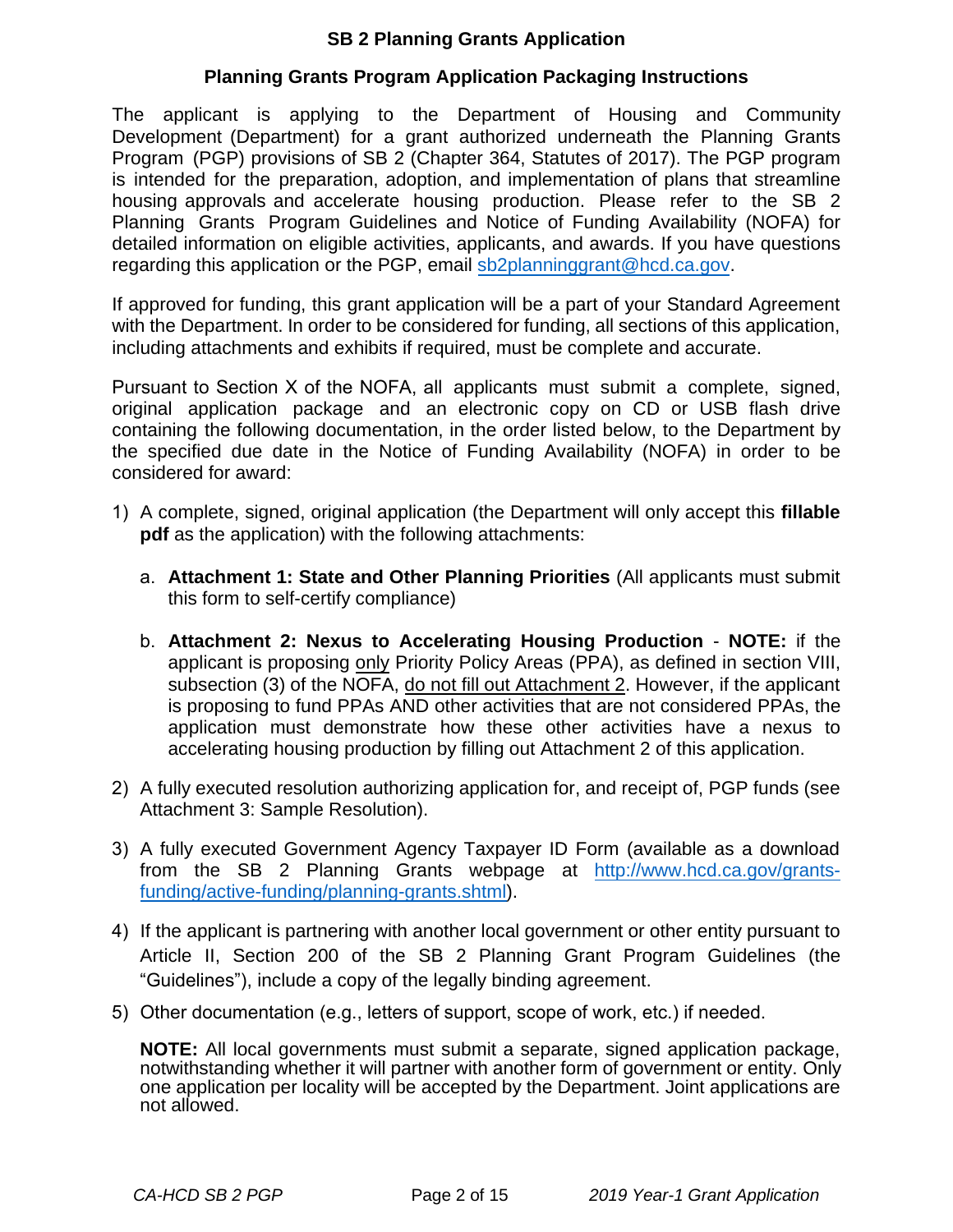#### **A. Applicant Information**

*Pursuant to Article II, Section 200 of the Guidelines, local governments may partner through legally binding agreements with other forms of governments or entities. However, all local governments must submit separate, signed application packages that identify their respective responsibilities and deliverables, even if partnering with other entities.*

| Is the applicant partnering with another eligible local government entity? |           |                                                                                                          |  |  |  |
|----------------------------------------------------------------------------|-----------|----------------------------------------------------------------------------------------------------------|--|--|--|
|                                                                            |           | $\Box$ *Yes   *If Yes, the application package must include a fully executed copy of the legally binding |  |  |  |
|                                                                            | <b>No</b> | $\vert$ agreement. Provide the partners' name(s) and type(s) below for reference only.                   |  |  |  |

|                                 | <b>Complete the following Applicant information</b> |    |          |  |  |  |
|---------------------------------|-----------------------------------------------------|----|----------|--|--|--|
|                                 | <b>Applicant's Name</b>                             |    |          |  |  |  |
|                                 | Applicant's Agency Type                             |    |          |  |  |  |
|                                 | <b>Applicant's Mailing Address</b>                  |    |          |  |  |  |
| City                            |                                                     |    |          |  |  |  |
| <b>State</b>                    | California                                          |    | Zip Code |  |  |  |
| County                          |                                                     |    |          |  |  |  |
| Website                         |                                                     |    |          |  |  |  |
|                                 | <b>Authorized Representative Name</b>               |    |          |  |  |  |
|                                 | Authorized Representative Title                     |    |          |  |  |  |
| Phone                           |                                                     |    | Fax      |  |  |  |
| Email                           |                                                     |    |          |  |  |  |
|                                 | <b>Contact Person Name</b>                          |    |          |  |  |  |
|                                 | <b>Contact Person Title</b>                         |    |          |  |  |  |
| Phone                           |                                                     |    | Fax      |  |  |  |
| Email                           |                                                     |    |          |  |  |  |
| Partner(s) Name (if applicable) |                                                     |    |          |  |  |  |
| <b>Partner Agency Type</b>      |                                                     |    |          |  |  |  |
| Partner(s) Name (if applicable) |                                                     |    |          |  |  |  |
|                                 | <b>Partner Agency Type</b>                          |    |          |  |  |  |
|                                 | <b>Proposed Grant Amount</b>                        | \$ |          |  |  |  |

#### **B. Applicant Certification**

As the official designated by the governing body, I hereby certify that if approved by HCD for funding through the Planning Grants Program (PGP), the \_\_\_\_\_\_\_\_\_\_\_\_\_\_\_\_\_\_\_\_\_\_\_\_\_\_\_\_\_\_\_\_\_\_\_\_\_\_\_\_\_\_\_ assumes the responsibilities specified in the 2019 Notice of Funding Availability and PGP guidelines, and certifies that the information, statements, and other contents contained in this application are true and correct.

| Signature: |        | Name: |
|------------|--------|-------|
|            |        |       |
| Date:      | Title: |       |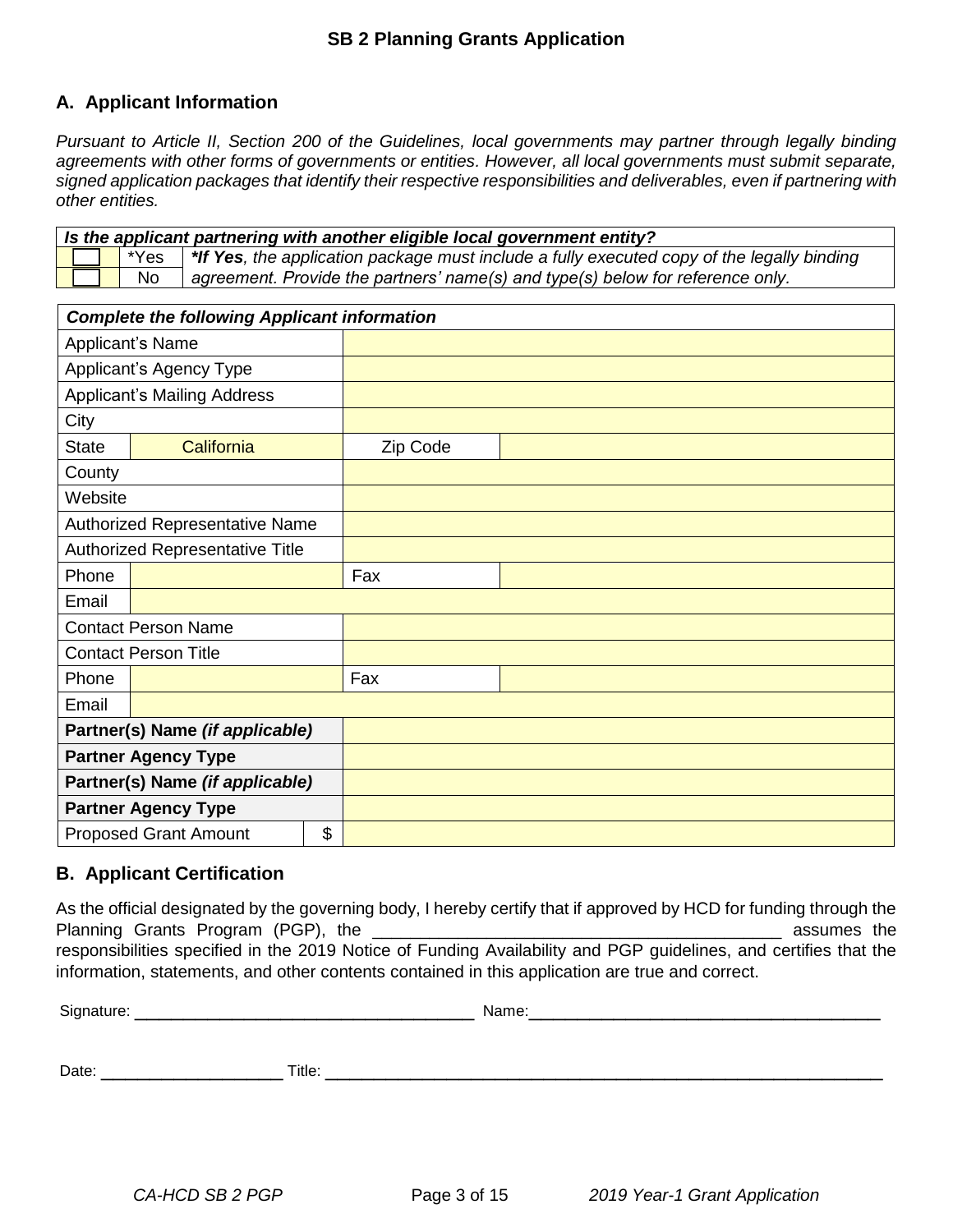#### **C. Threshold Requirements**

*Pursuant to Section 201(a) through (d) of the Guidelines, all applicants must meet the following threshold criteria in items 1-4 below to be eligible for an award.*

| 1. Does the applicant have an adopted housing element found to be in substantial compliance by the<br>Department on or before the date of the applicant's submission of their SB 2 Planning Grant application? |                                                                                                                                                                     |                            |  |  |  |  |  |
|----------------------------------------------------------------------------------------------------------------------------------------------------------------------------------------------------------------|---------------------------------------------------------------------------------------------------------------------------------------------------------------------|----------------------------|--|--|--|--|--|
|                                                                                                                                                                                                                | Yes                                                                                                                                                                 | Date of HCD Review Letter: |  |  |  |  |  |
|                                                                                                                                                                                                                | No                                                                                                                                                                  |                            |  |  |  |  |  |
|                                                                                                                                                                                                                | The Applicant requests HCD to consider housing element compliance threshold as met due to significant<br>progress achieved in meeting housing element requirements. |                            |  |  |  |  |  |

| 2. Has the applicant submitted to the Department the Annual Progress Report (APR) for the current or<br>prior year on or before the date of submission of their SB 2 Planning Grant application? |                |                |  |  |  |  |
|--------------------------------------------------------------------------------------------------------------------------------------------------------------------------------------------------|----------------|----------------|--|--|--|--|
| Yes                                                                                                                                                                                              | APR            | Date Submitted |  |  |  |  |
|                                                                                                                                                                                                  | 2017 CY Report |                |  |  |  |  |
|                                                                                                                                                                                                  | 2018 CY Report |                |  |  |  |  |
| No                                                                                                                                                                                               |                |                |  |  |  |  |

#### **3.** *Is the applicant utilizing one of the Priority Policy Areas listed below (as defined in section VIII, subsection (3) of the NOFA)?*

| *If the applicant is proposing only Priority Policy Areas, do not fill out Attachment 2. However, if<br>the applicant is proposing to fund PPAs AND other activities that are not considered PPAs, the<br>*Yes<br>application must demonstrate how these other activities have a nexus to accelerating housing<br>production by filling out Attachment 2 of this application. |  |  |                                                                               |                                                                         |                         |                                                                                   |
|-------------------------------------------------------------------------------------------------------------------------------------------------------------------------------------------------------------------------------------------------------------------------------------------------------------------------------------------------------------------------------|--|--|-------------------------------------------------------------------------------|-------------------------------------------------------------------------|-------------------------|-----------------------------------------------------------------------------------|
| Objective design<br>Rezone to permit<br>and development<br>by-right<br>standards                                                                                                                                                                                                                                                                                              |  |  | Specific Plans or<br>form based codes<br>coupled with<br>CEQA<br>streamlining | Accessory<br>Dwelling Units or<br>other low-cost<br>building strategies | Expedited<br>processing | Housing related<br>infrastructure<br>financing and fee<br>reduction<br>strategies |
|                                                                                                                                                                                                                                                                                                                                                                               |  |  |                                                                               |                                                                         |                         |                                                                                   |
| If an applicant is not proposing Priority Policy Areas, the application must include an explanation<br>and document the plans or processes' nexus and impact on accelerating housing production based<br><b>No</b><br>on a reasonable and verifiable methodology and must submit Attachment 2 in the Application                                                              |  |  |                                                                               |                                                                         |                         |                                                                                   |
| pursuant to section VIII, subsection (3) of the NOFA.<br>The applicant is proposing PPAs and other activities not considered PPAs and is demonstrating how these<br>activities have a nexus to accelerating housing production by submitting Attachment 2.                                                                                                                    |  |  |                                                                               |                                                                         |                         |                                                                                   |

**4.** *Does the applicant demonstrate that the locality is consistent with State Planning or Other Priorities, as certified in Attachment 1?* Yes **T** T \*No

*\*If No, consistency may be demonstrated through activities (not necessarily proposed for SB 2 funding) that were completed within the last five years, as certified in Attachment 1.*

|                                       |  | No II | ⅂Ӏ |
|---------------------------------------|--|-------|----|
| See Attachment 3, "Sample Resolution" |  |       |    |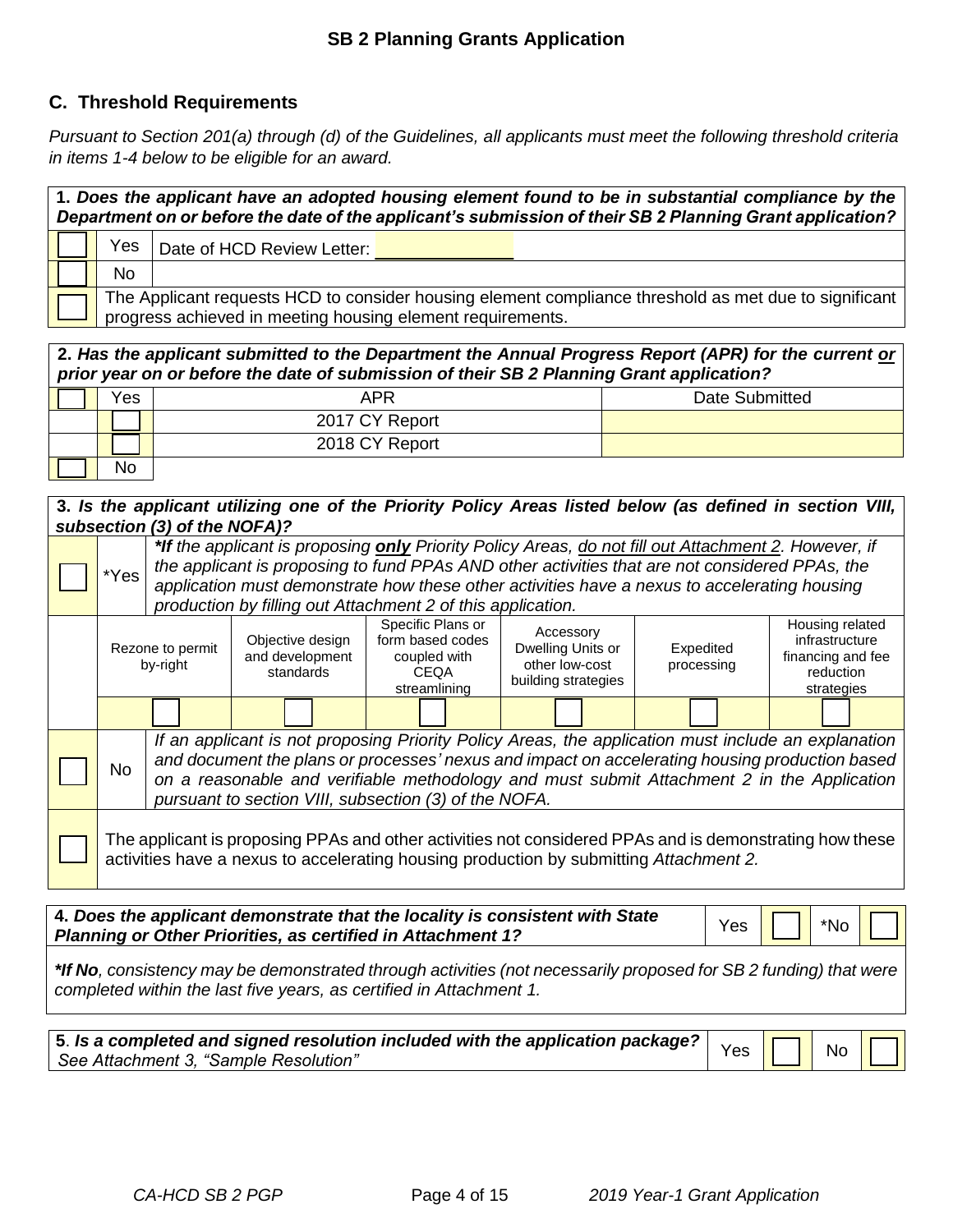#### **D. Proposed Activities Checklist (Section VI, items (1) through (17) of the NOFA)**

*Check all activities the locality is undertaking for their PGP efforts below. Activities must match Section E. Project Description, and Section F. Timeline and Budget.*

| 1              | updates to general plans, community plans, specific plans, local planning related to implementation<br>of sustainable communities strategies, or local coastal plans                                                                                                           |
|----------------|--------------------------------------------------------------------------------------------------------------------------------------------------------------------------------------------------------------------------------------------------------------------------------|
| $\overline{2}$ | updates to zoning ordinances                                                                                                                                                                                                                                                   |
| 3              | environmental analyses that eliminate the need for project-specific review                                                                                                                                                                                                     |
| 4              | local process improvements that improve and expedite local planning                                                                                                                                                                                                            |
| 5              | a smaller geography with a significant impact on housing production including an overlay district,<br>project level specific plan or development standards modifications proposed for significant areas of<br>a locality, such as corridors, downtown or priority growth areas |
| 6              | the creation or enhancement of a housing sustainability district pursuant to AB 73 (Chapter 371,<br>Statutes of 2017)                                                                                                                                                          |
| 7              | workforce housing opportunity zone pursuant to SB 540 (Chapter 369, Statutes of 2017)                                                                                                                                                                                          |
| 8              | zoning for by-right supportive housing, pursuant to Government Code section 65651 (Chapter 753,<br>Statutes of 2018)                                                                                                                                                           |
| 9              | zoning incentives for housing for persons with special needs, including persons with developmental<br>disabilities                                                                                                                                                             |
| 10             | rezoning to meet requirements pursuant to Government Code Section 65583.2(c) and other rezoning<br>efforts to facilitate supply and affordability                                                                                                                              |
| 11             | rezoning for multifamily housing in high resource areas (according to Tax Credit Allocation<br>Committee/Housing Community Development Opportunity Area Maps)                                                                                                                  |
| 12             | pre-approved architectural and site plans                                                                                                                                                                                                                                      |
| 13             | regional housing trust fund plans                                                                                                                                                                                                                                              |
| 14             | funding plans for SB 2 Year 2 going forward                                                                                                                                                                                                                                    |
| 15             | infrastructure financing plans                                                                                                                                                                                                                                                 |
| 16             | environmental hazard assessments; data collection on permit tracking; feasibility studies, site<br>analysis, or other background studies that are ancillary and part of a proposed activity with a nexus<br>to accelerating housing production                                 |
| 17             | Other activities demonstrating a nexus to accelerating housing production                                                                                                                                                                                                      |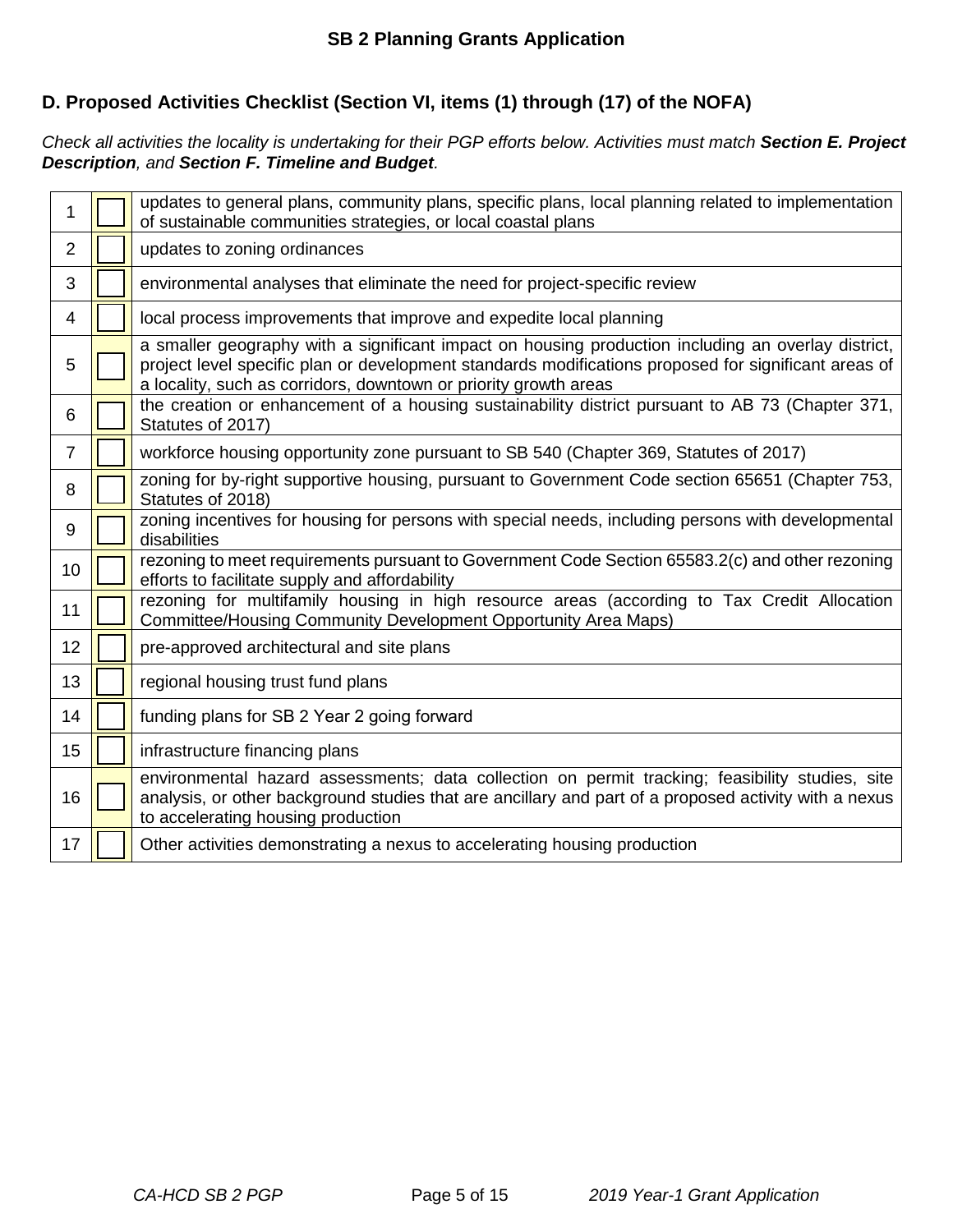#### **E. Project Description**

*Provide a description of the project and the scope of work to be performed below. Use Appendix A for additional information if necessary. Note: If partnering with another local government or entity, be sure to clarify the responsibilities and deliverables of your locality pursuant to such partnership.*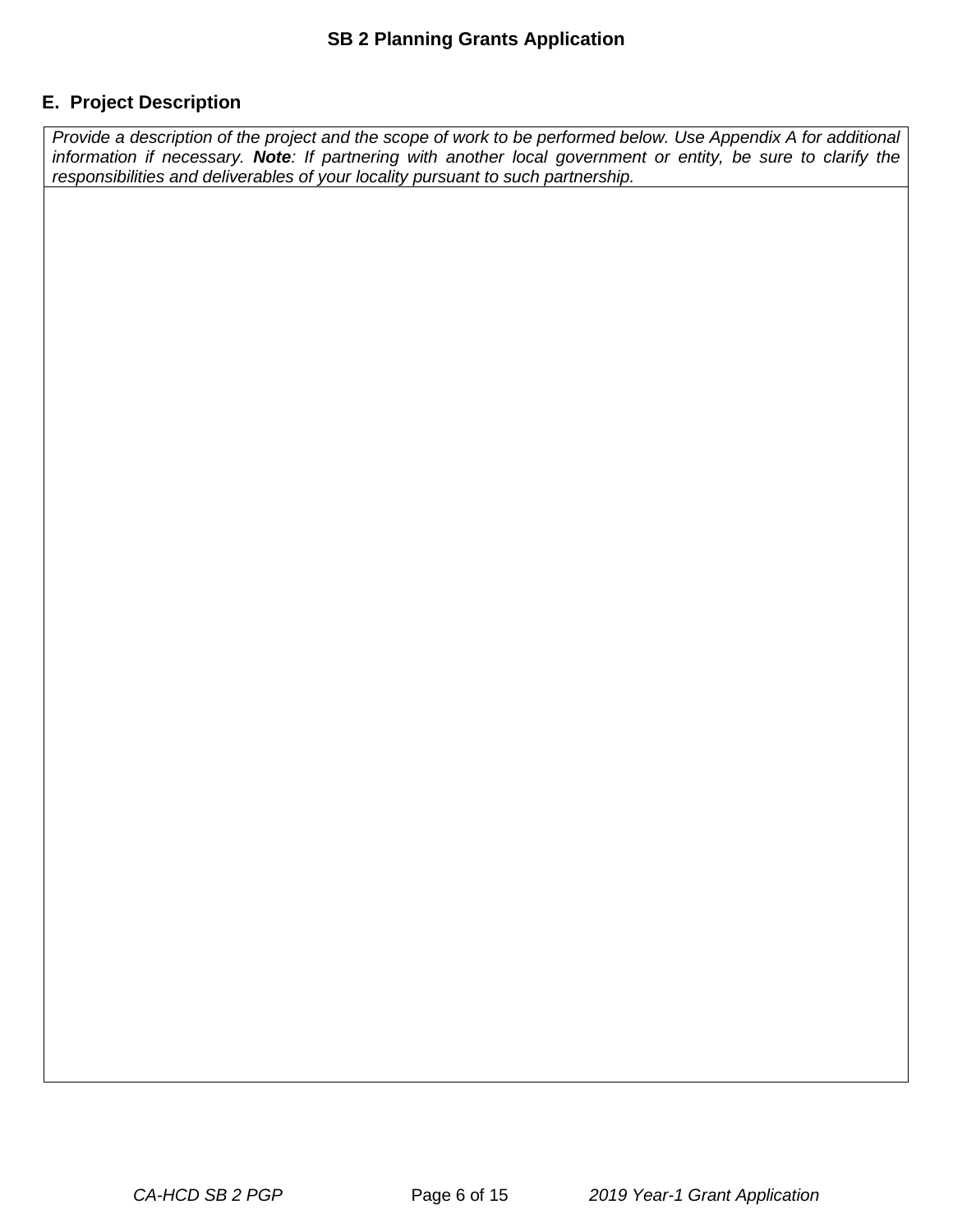### **F. Project Timeline and Budget**

| <b>Project Name</b> |                          |           |              |     |                    |      |              |
|---------------------|--------------------------|-----------|--------------|-----|--------------------|------|--------------|
| <b>Objective</b>    | <b>Responsible Party</b> | Est. Cost | <b>Begin</b> | End | <b>Deliverable</b> | *PPA | <b>Notes</b> |
|                     | Applicant                |           |              |     |                    | Yes  |              |
|                     | Partner                  |           |              |     |                    | No   |              |
|                     | Other                    |           |              |     |                    | N/A  |              |
|                     | Other                    |           |              |     |                    | N/A  |              |
|                     | Other                    |           |              |     |                    | N/A  |              |
|                     | Other                    |           |              |     |                    | N/A  |              |
|                     | Other                    |           |              |     |                    | N/A  |              |
|                     | Other                    |           |              |     |                    | N/A  |              |
|                     | Other                    |           |              |     |                    | N/A  |              |
|                     | Other                    |           |              |     |                    | N/A  |              |
|                     | Other                    |           |              |     |                    | N/A  |              |
|                     | Other                    |           |              |     |                    | N/A  |              |
|                     | Other                    |           |              |     |                    | N/A  |              |
|                     | Other                    |           |              |     |                    | N/A  |              |
|                     | Total Est. Cost \$       | $\pmb{0}$ |              |     |                    |      |              |

*\*Priority Policy Area (PPA)*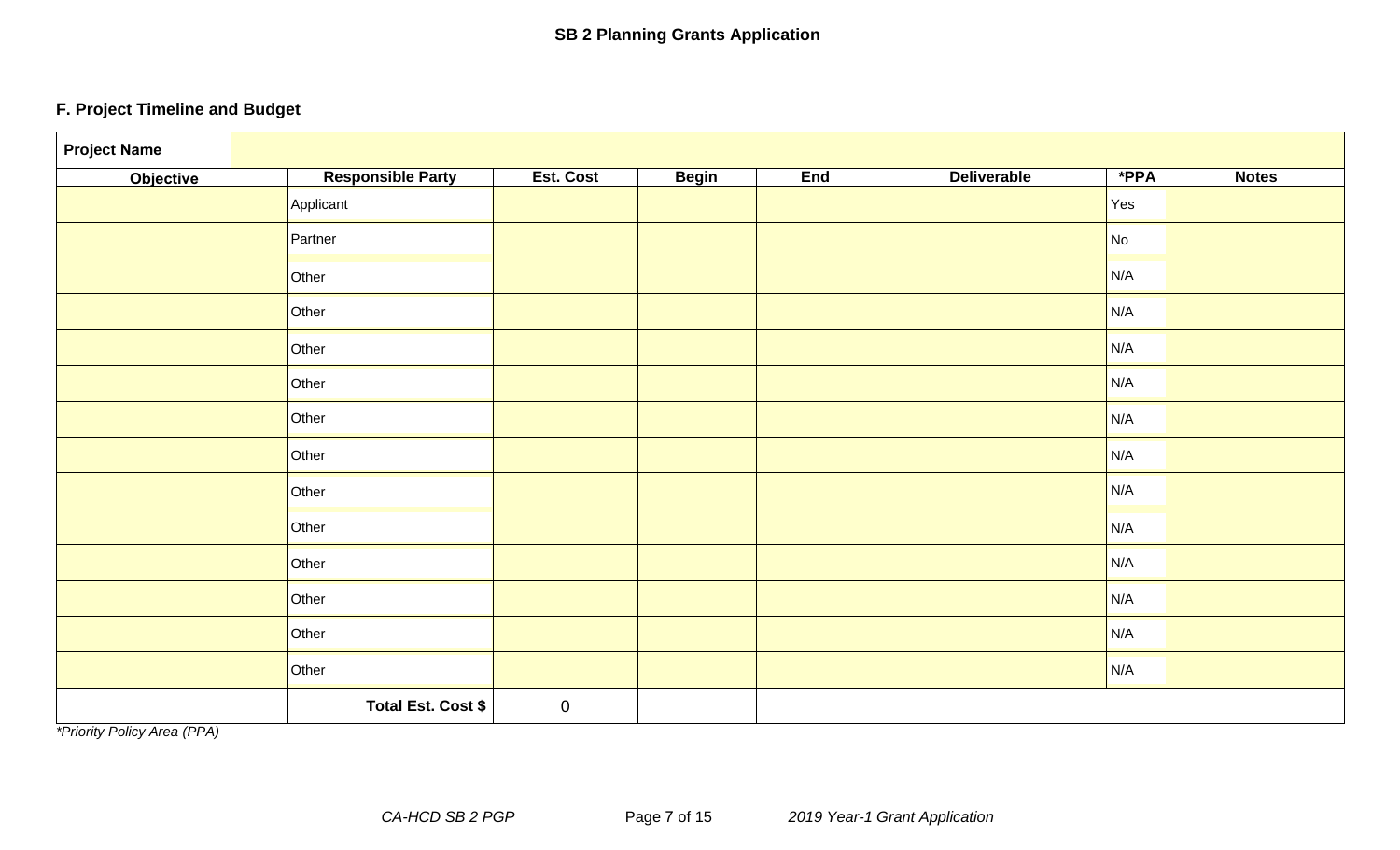#### **G. Legislative Information**

| <b>District</b>           | $\pmb{\#}$ | <b>Legislator Name</b> |
|---------------------------|------------|------------------------|
|                           |            |                        |
|                           |            |                        |
| Federal                   |            |                        |
| Congressional<br>District |            |                        |
|                           |            |                        |
|                           |            |                        |
|                           |            |                        |
|                           |            |                        |
| <b>State Assembly</b>     |            |                        |
| <b>District</b>           |            |                        |
|                           |            |                        |
|                           |            |                        |
|                           |            |                        |
|                           |            |                        |
| <b>State Senate</b>       |            |                        |
| <b>District</b>           |            |                        |
|                           |            |                        |
|                           |            |                        |

*Applicants can find their respective State Senate representatives at https://www.senate.ca.gov/, and their respective State Assembly representatives at https://www.assembly.ca.gov/.*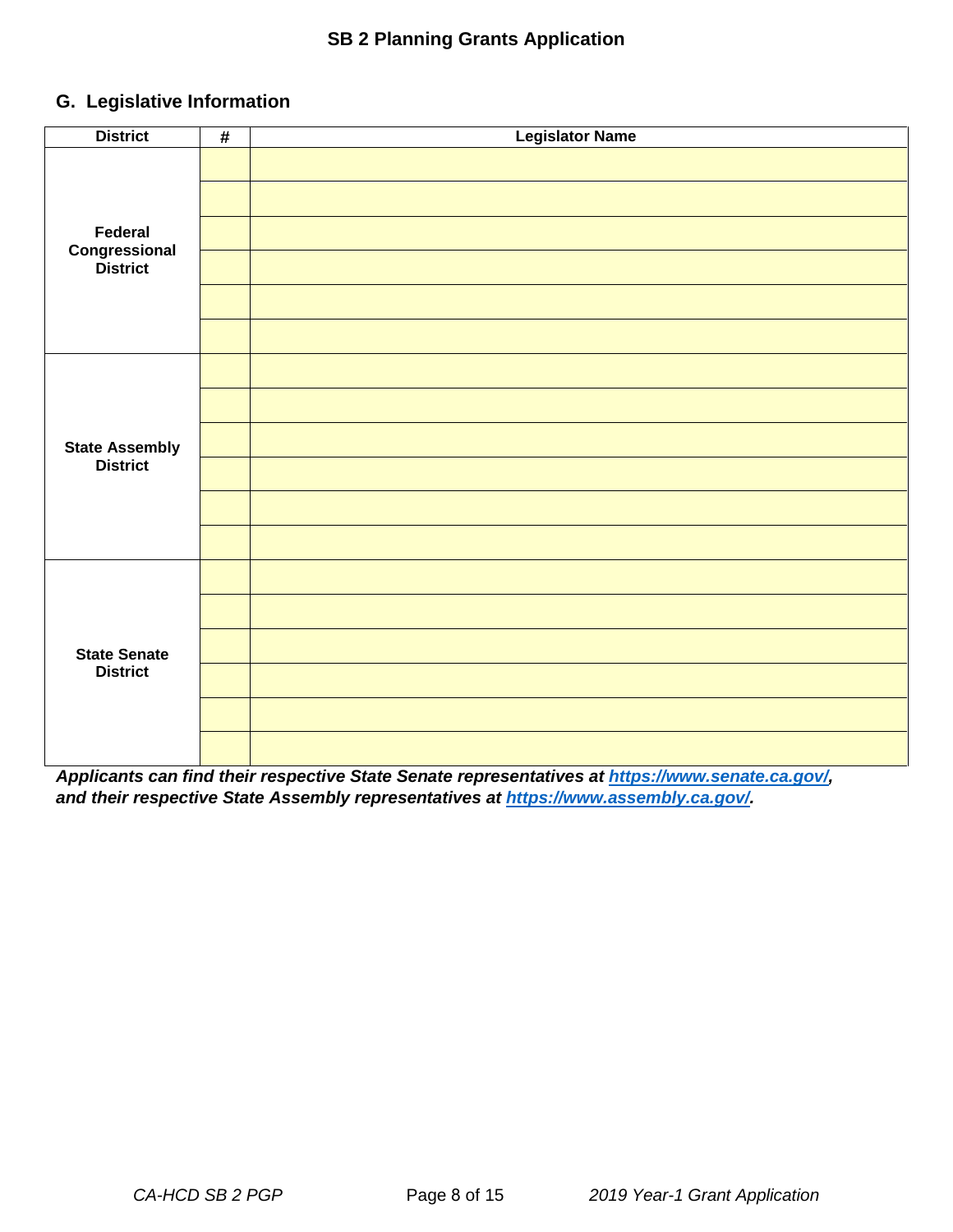#### **Attachment 1: State and Other Planning Priorities Certification (Page 1 of 3)**

*Pursuant to Section 201(d) of the Guidelines, all applicants must demonstrate that the locality is consistent with State Planning or Other Planning Priorities by certifying that at least one activity was completed in 1) State Planning Priorities (i.e., Infill and Equity, Resource Protection, Efficient Development Patterns) or 2) Other Planning Priorities (i.e., Affordability, Conservation, or Climate Change). Consistency may be demonstrated through activities (not necessarily proposed for SB 2 funding) that were completed within the last five years.*

*Complete the following self-certification by selecting one or more of the policy areas in the following tables by inserting the date completed for each applicable action, briefly describing the action taken, and certifying.*

|                                  | <b>State Planning Priorities</b>                                                                                                                                                                                                                                                                                                                                                                                                             |
|----------------------------------|----------------------------------------------------------------------------------------------------------------------------------------------------------------------------------------------------------------------------------------------------------------------------------------------------------------------------------------------------------------------------------------------------------------------------------------------|
| <b>Date Completed</b>            | <b>Brief Description of the Action Taken</b>                                                                                                                                                                                                                                                                                                                                                                                                 |
| <b>Promote Infill and Equity</b> |                                                                                                                                                                                                                                                                                                                                                                                                                                              |
|                                  | Rehabilitating, maintaining, and improving existing infrastructure that supports infill development and<br>appropriate reuse and redevelopment of previously developed, underutilized land that is presently served by<br>transit, streets, water, sewer, and other essential services, particularly in underserved areas.                                                                                                                   |
|                                  |                                                                                                                                                                                                                                                                                                                                                                                                                                              |
|                                  |                                                                                                                                                                                                                                                                                                                                                                                                                                              |
|                                  | Seek or utilize funding or support strategies to facilitate opportunities for infill development.                                                                                                                                                                                                                                                                                                                                            |
|                                  |                                                                                                                                                                                                                                                                                                                                                                                                                                              |
|                                  | Other (describe how this meets subarea objective)                                                                                                                                                                                                                                                                                                                                                                                            |
|                                  |                                                                                                                                                                                                                                                                                                                                                                                                                                              |
|                                  | <b>Promote Resource Protection</b>                                                                                                                                                                                                                                                                                                                                                                                                           |
|                                  | Protecting, preserving, and enhancing the state's most valuable natural resources, including working<br>landscapes such as farm, range, and forest lands; natural lands such as wetlands, watersheds, wildlife habitats,<br>and other wildlands; recreation lands such as parks, trails, greenbelts, and other open space; and landscapes<br>with locally unique features and areas identified by the state as deserving special protection. |
|                                  |                                                                                                                                                                                                                                                                                                                                                                                                                                              |
|                                  | Actively seek a variety of funding opportunities to promote resource protection in underserved communities.                                                                                                                                                                                                                                                                                                                                  |
|                                  |                                                                                                                                                                                                                                                                                                                                                                                                                                              |
|                                  | Other (describe how this meets subarea objective)                                                                                                                                                                                                                                                                                                                                                                                            |
|                                  |                                                                                                                                                                                                                                                                                                                                                                                                                                              |
|                                  | <b>Encourage Efficient Development Patterns</b>                                                                                                                                                                                                                                                                                                                                                                                              |
|                                  | Ensuring that any infrastructure associated with development, other than infill development, supports new<br>development that does the following:                                                                                                                                                                                                                                                                                            |
| Uses land efficiently.<br>(1)    |                                                                                                                                                                                                                                                                                                                                                                                                                                              |
|                                  |                                                                                                                                                                                                                                                                                                                                                                                                                                              |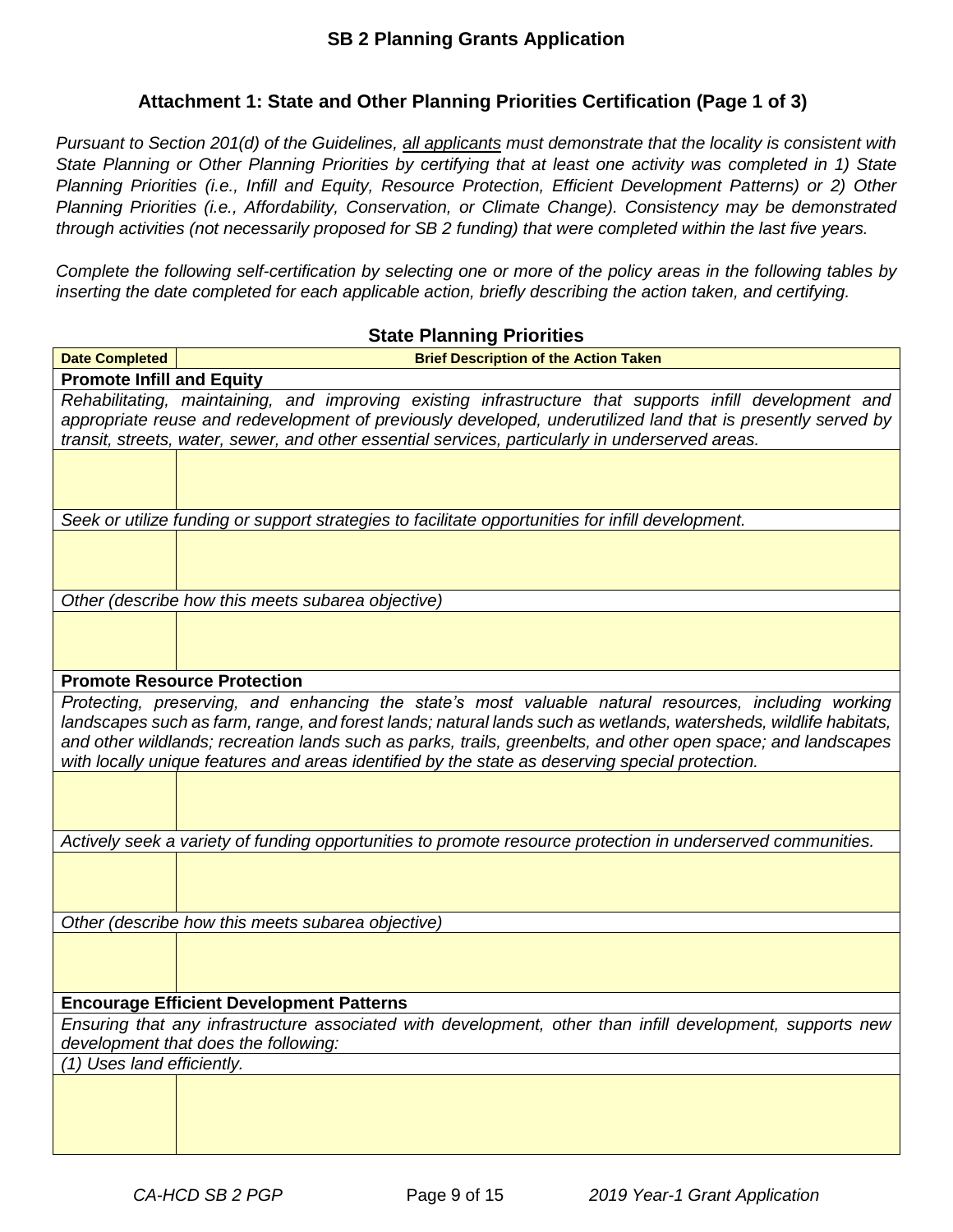#### **Attachment 1: State and Other Planning Priorities Certification (Page 2 of 3)**

|                                                   | (2) Is built adjacent to existing developed areas to the extent consistent with environmental protection. |  |  |  |  |
|---------------------------------------------------|-----------------------------------------------------------------------------------------------------------|--|--|--|--|
|                                                   |                                                                                                           |  |  |  |  |
|                                                   |                                                                                                           |  |  |  |  |
|                                                   | (3) Is located in an area appropriately planned for growth.                                               |  |  |  |  |
|                                                   |                                                                                                           |  |  |  |  |
|                                                   |                                                                                                           |  |  |  |  |
|                                                   |                                                                                                           |  |  |  |  |
|                                                   | (4) Is served by adequate transportation and other essential utilities and services.                      |  |  |  |  |
|                                                   |                                                                                                           |  |  |  |  |
|                                                   |                                                                                                           |  |  |  |  |
|                                                   |                                                                                                           |  |  |  |  |
|                                                   | (5) Minimizes ongoing costs to taxpayers.                                                                 |  |  |  |  |
|                                                   |                                                                                                           |  |  |  |  |
|                                                   |                                                                                                           |  |  |  |  |
|                                                   |                                                                                                           |  |  |  |  |
| Other (describe how this meets subarea objective) |                                                                                                           |  |  |  |  |
|                                                   |                                                                                                           |  |  |  |  |
|                                                   |                                                                                                           |  |  |  |  |
|                                                   |                                                                                                           |  |  |  |  |
|                                                   |                                                                                                           |  |  |  |  |

### **Other Planning Priorities**

| <b>Affordability and Housing Choices</b>                                                                    |                                                                                                         |  |  |  |  |
|-------------------------------------------------------------------------------------------------------------|---------------------------------------------------------------------------------------------------------|--|--|--|--|
| Incentives and other mechanisms beyond State Density Bonus Law to encourage housing with affordability      |                                                                                                         |  |  |  |  |
| terms.                                                                                                      |                                                                                                         |  |  |  |  |
|                                                                                                             |                                                                                                         |  |  |  |  |
|                                                                                                             |                                                                                                         |  |  |  |  |
| Efforts beyond state law to promote accessory dwelling units or other strategies to intensify single-family |                                                                                                         |  |  |  |  |
| neighborhoods with more housing choices and affordability.                                                  |                                                                                                         |  |  |  |  |
|                                                                                                             |                                                                                                         |  |  |  |  |
|                                                                                                             |                                                                                                         |  |  |  |  |
|                                                                                                             | Upzoning or other zoning modifications to promote a variety of housing choices and densities.           |  |  |  |  |
|                                                                                                             |                                                                                                         |  |  |  |  |
|                                                                                                             |                                                                                                         |  |  |  |  |
|                                                                                                             |                                                                                                         |  |  |  |  |
|                                                                                                             | Utilizing surplus lands to promote affordable housing choices.                                          |  |  |  |  |
|                                                                                                             |                                                                                                         |  |  |  |  |
|                                                                                                             |                                                                                                         |  |  |  |  |
|                                                                                                             | Efforts to address infrastructure deficiencies in disadvantaged communities pursuant to Government Code |  |  |  |  |
| Section 65302.10.                                                                                           |                                                                                                         |  |  |  |  |
|                                                                                                             |                                                                                                         |  |  |  |  |
|                                                                                                             |                                                                                                         |  |  |  |  |
|                                                                                                             |                                                                                                         |  |  |  |  |
| Other (describe how this meets subarea objective)                                                           |                                                                                                         |  |  |  |  |
|                                                                                                             |                                                                                                         |  |  |  |  |
|                                                                                                             |                                                                                                         |  |  |  |  |
|                                                                                                             |                                                                                                         |  |  |  |  |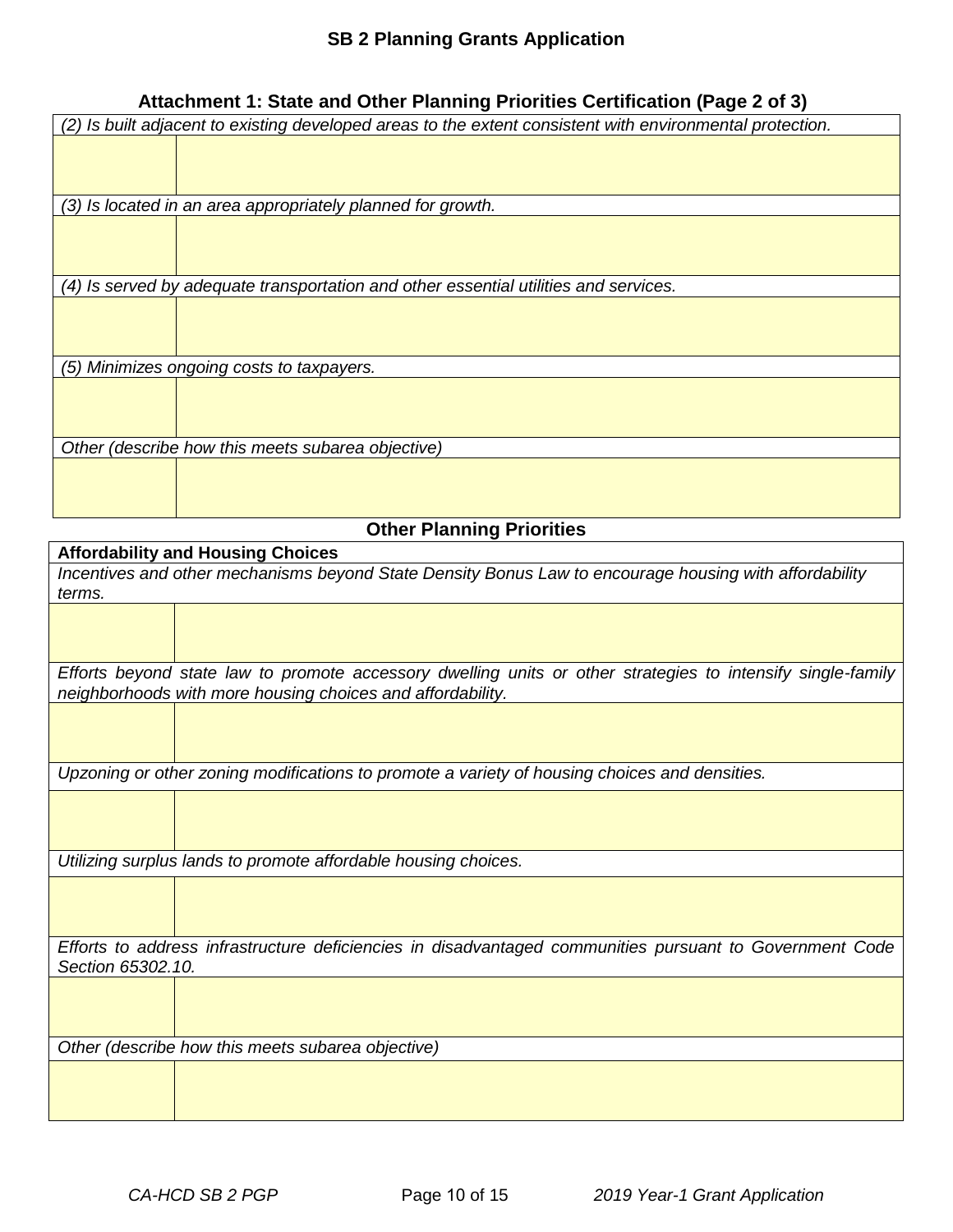#### **Attachment 1: State and Other Planning Priorities Certification (Page 3 of 3)**

| $\alpha$<br><b>Conservation of Existing Affordable Housing Stock</b>                                                                                                                                                                                        |                                                   |  |  |  |
|-------------------------------------------------------------------------------------------------------------------------------------------------------------------------------------------------------------------------------------------------------------|---------------------------------------------------|--|--|--|
| Policies, programs or ordinances to conserve stock such as an at-risk preservation ordinance, mobilehome park<br>overlay zone, condominium conversion ordinance and acquisition and rehabilitation of market rate housing<br>programs.                      |                                                   |  |  |  |
|                                                                                                                                                                                                                                                             |                                                   |  |  |  |
| Policies, programs and ordinances to protect and support tenants such as rent stabilization, anti-displacement<br>strategies, first right of refusal policies, resources to assist tenant organization and education and "just cause"<br>eviction policies. |                                                   |  |  |  |
|                                                                                                                                                                                                                                                             |                                                   |  |  |  |
|                                                                                                                                                                                                                                                             | Other (describe how this meets subarea objective) |  |  |  |
|                                                                                                                                                                                                                                                             |                                                   |  |  |  |
| <b>Climate Adaptation</b>                                                                                                                                                                                                                                   |                                                   |  |  |  |
| Building standards, zoning and site planning requirements that address flood and fire safety, climate adaptation<br>and hazard mitigation.                                                                                                                  |                                                   |  |  |  |
|                                                                                                                                                                                                                                                             |                                                   |  |  |  |
| Long-term planning that addresses wildfire, land use for disadvantaged communities, and flood and local hazard<br>mitigation.                                                                                                                               |                                                   |  |  |  |
|                                                                                                                                                                                                                                                             |                                                   |  |  |  |
| Community engagement that provides information and consultation through a variety of methods such as<br>meetings, workshops, and surveys and that focuses on vulnerable populations (e.g., seniors, people with<br>disabilities, homeless, etc.).           |                                                   |  |  |  |
|                                                                                                                                                                                                                                                             |                                                   |  |  |  |
| Other (describe how this meets subarea objective)                                                                                                                                                                                                           |                                                   |  |  |  |
|                                                                                                                                                                                                                                                             |                                                   |  |  |  |

#### **State and Other Planning Priorities Certification**

I certify under penalty of perjury that all of the information contained in this PGP State Planning and Other Planning Priorities certification form (pages 9, 10, and 11 of this application) is true and correct.

| <b>Certification Date:</b> |
|----------------------------|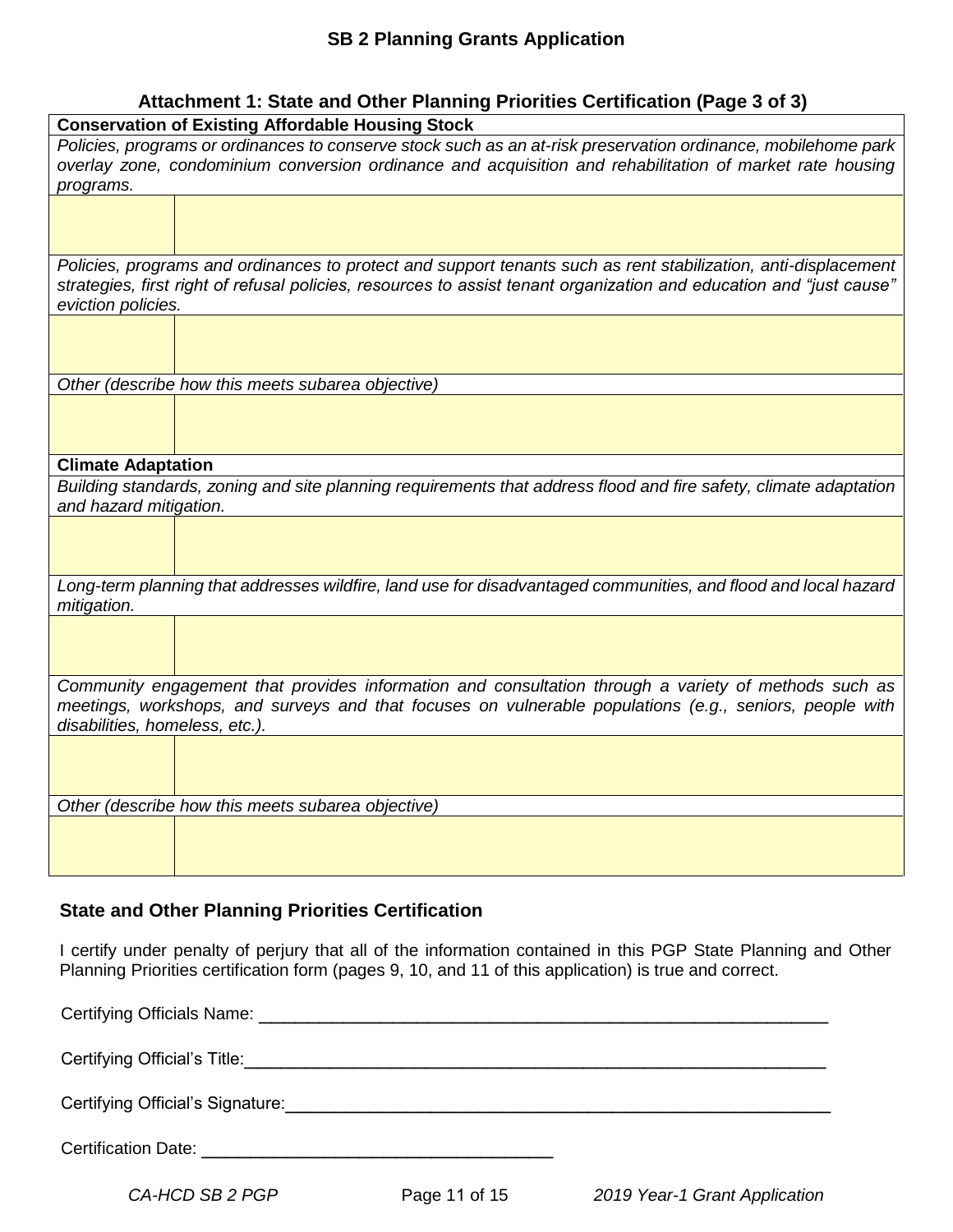#### **Attachment 2: Application Nexus to Accelerating Housing Production**

Fill out Attachment 2 only if the applicant answered "No" to item 3 in Section C or is utilizing Policy *Priority Areas AND other activities not designated as such. Applicants answering "Yes" to question 3 in Section C and utilizing ONLY Priority Policy Areas are automatically deemed to demonstrate a nexus to accelerating housing production, and do not need to complete this form.* 

*Pursuant to section VIII, subsection (4) of the NOFA, applicants shall demonstrate how the application includes a nexus to accelerating housing production. Please complete the following chart by providing information about the current conditions and expected outcomes with respect to the planned activity and housing production. Please attach documentation as necessary and see the NOFA for additional details. Quantify how the activity accelerates production below and use Appendix B to explain the activity* 

*and its nexus to accelerating housing production if necessary.*

| Type (Select at least one)                                                                                                          | *Baseline | **Projected | ***Difference | <b>Notes</b> |
|-------------------------------------------------------------------------------------------------------------------------------------|-----------|-------------|---------------|--------------|
| Timing (e.g., reduced number<br>of processing days)                                                                                 |           |             |               |              |
| Development cost (e.g., land,<br>fees, financing, construction<br>costs per unit)                                                   |           |             |               |              |
| Approval certainty and<br>reduction in discretionary<br>review (e.g., prior versus<br>proposed standard and level of<br>discretion) |           |             |               |              |
| Entitlement streamlining (e.g.,<br>number of approvals)                                                                             |           |             |               |              |
| Feasibility of development                                                                                                          |           |             |               |              |
| Infrastructure capacity (e.g.,<br>number of units)                                                                                  |           |             |               |              |
| Impact on housing supply and<br>affordability (e.g., number of<br>units)                                                            |           |             |               |              |
|                                                                                                                                     |           |             |               |              |
|                                                                                                                                     |           |             |               |              |

*\* Baseline – Current conditions in the jurisdiction*

*(e.g. 6-month development application review, or existing number of units in a planning area)*

*\*\*Projected – Expected conditions in the jurisdiction because of the planning grant actions (e.g. 2-month development application review)*

*\*\*\*Difference – Potential change resulting from the planning grant actions (e.g., 4-month acceleration in permitting, creating a more expedient development process)*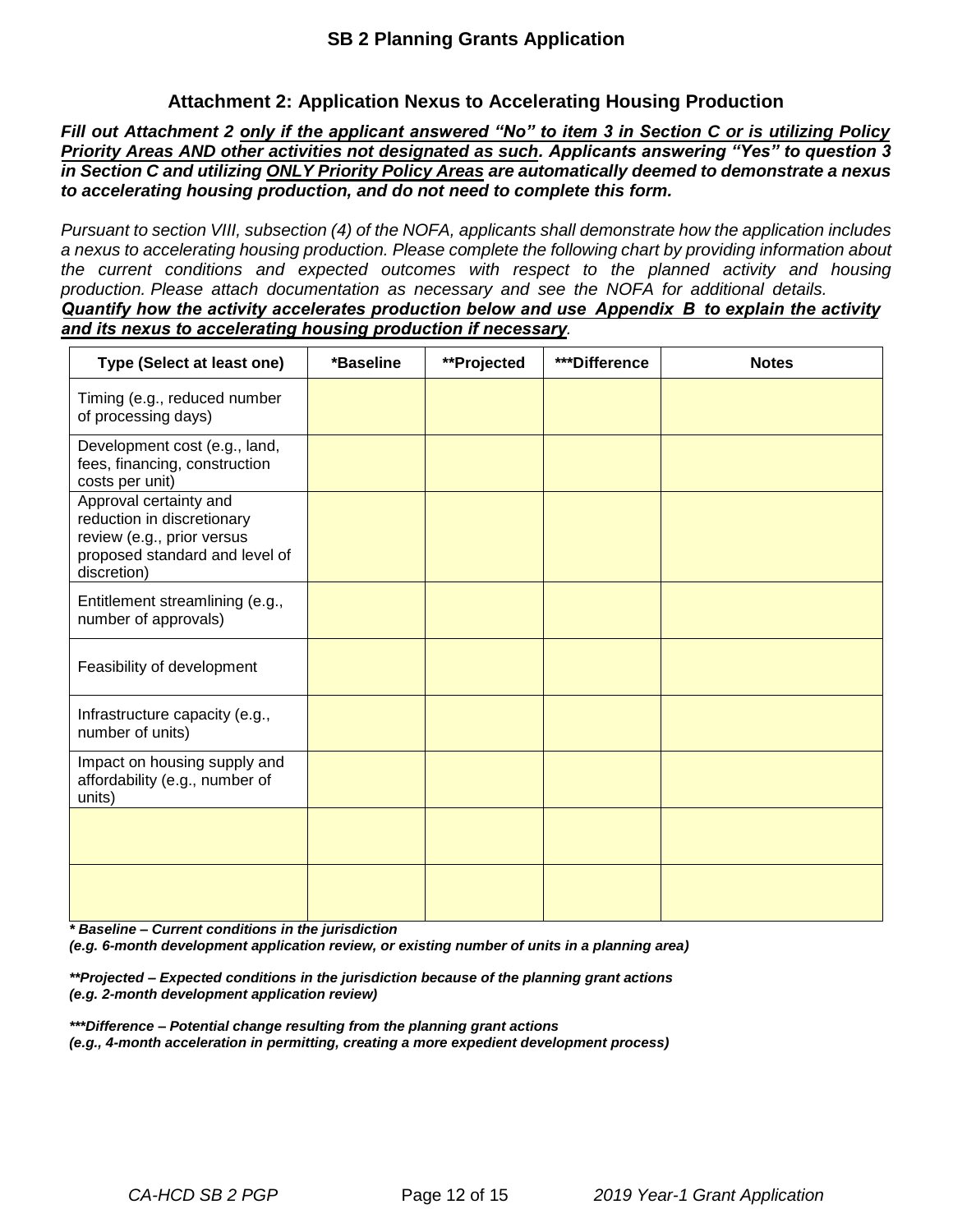#### **Attachment 3: Sample Resolution**

#### **RESOLUTION NO. 2019-XX A RESOLUTION OF THE [CITY COUNCIL/COUNTY BOARD OF SUPERVISORS] OF \_\_\_[CITY, COUNTY NAME]\_\_\_ AUTHORIZING APPLICATION FOR, AND RECEIPT OF, SB 2 PLANNING GRANTS PROGRAM FUNDS**

WHEREAS, the State of California, Department of Housing and Community Development (Department) has issued a Notice of Funding Availability (NOFA) dated March 28, 2019, for its Planning Grants Program (PGP); and

WHEREAS, the [City Council/County Board of Supervisors] of \_\_\_\_\_\_\_\_\_\_\_\_\_ (City/County) desires to submit a project application for the PGP program to accelerate the production of housing and will submit a 2019 PGP grant application as described in the Planning Grants Program NOFA and SB 2 Planning Grants Program Guidelines released by the Department for the PGP Program; and

WHEREAS, the Department is authorized to provide up to \$123 million under the SB 2 Planning Grants Program from the Building Homes and Jobs Trust Fund for assistance to Counties (as described in Health and Safety Code section 50470 et seq. (Chapter 364, Statutes of 2017 (SB 2)) related to the PGP Program.

NOW, THEREFORE, THE [CITY COUNCIL/COUNTY BOARD OF SUPERVISORS] OF \_\_\_\_\_\_\_\_\_\_\_\_\_\_\_\_\_\_\_\_\_\_\_\_ RESOLVES AS FOLLOWS:

SECTION 1. The [City Council/County Board of Supervisors] is hereby authorized and directed to apply for and submit to the Department the 2019 Planning Grants Program application released March 28, 2019 in the amount of \$\_\_\_\_\_\_\_\_\_\_\_\_\_\_\_\_\_\_.

SECTION 2. In connection with the PGP grant, if the application is approved by the Department, the [insert designee title, e.g. City Manager, Executive Office, etc ] is authorized to enter into, execute, and deliver a State of California Agreement (Standard Agreement) for the amount of \$\_\_\_\_\_\_\_\_\_\_\_\_\_\_\_\_\_\_\_\_\_\_\_\_, and any and all other documents required or deemed necessary or appropriate to evidence and secure the PGP grant, the [City/County's] obligations related thereto, and all amendments thereto (collectively, the "PGP Grant Documents").

SECTION 3. The [City/County] shall be subject to the terms and conditions as specified in the Standard Agreement, the SB 2 Planning Grants Program Guidelines, and any applicable PGP guidelines published by the Department. Funds are to be used for allowable expenditures as specifically identified in the Standard Agreement. The application in full is incorporated as part of the Standard Agreement. Any and all activities funded, information provided, and timelines represented in the application will be enforceable through the executed Standard Agreement. The [City Council/County Board of Supervisors] hereby agrees to use the funds for eligible uses in the manner presented in the application as approved by the Department and in accordance with the Planning Grants NOFA, the Planning Grants Program Guidelines, and 2019 Planning Grants Program Application.

SECTION 4. The [insert the title of City Council/County Board of Supervisors Executive or designee] is authorized to execute the [City/County] of **Execute 1** Planning Grants Program application, the PGP Grant Documents, and any amendments thereto, on behalf of the [City/County] as required by the Department for receipt of the PGP Grant.

ADOPTED \_\_\_\_\_\_\_\_\_\_\_\_\_\_\_\_\_\_\_\_, 2019, by the [City/County] Board of Supervisors of the County of \_\_\_\_\_\_\_\_\_\_\_\_\_\_

\_\_\_\_\_\_\_\_\_\_\_\_\_\_\_\_\_\_\_\_\_\_\_\_\_\_\_\_\_\_\_\_ County Executive

by the following vote:

AYES: NOES: ABSENT: ABSTAIN:

ATTEST: APPROVED AS TO FORM:

\_\_\_\_\_\_\_\_\_\_\_\_\_\_\_\_\_\_\_\_\_\_\_\_\_\_\_\_\_\_ \_\_\_\_\_\_\_\_\_\_\_\_\_\_\_\_\_\_\_\_\_\_\_\_\_\_\_\_\_\_\_\_ County Clerk County Attorney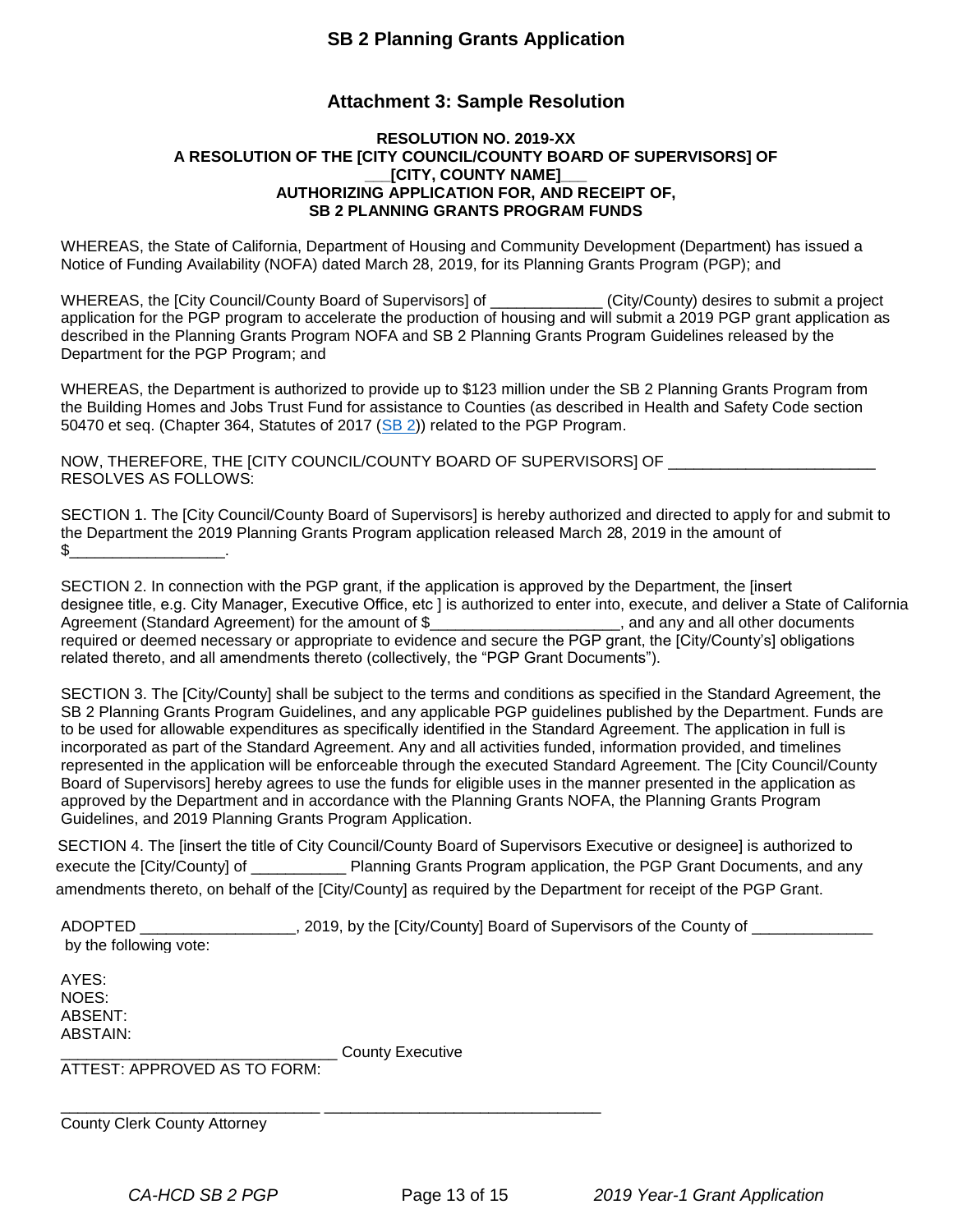#### **Appendix A**

*Use this area for additional information if necessary.*